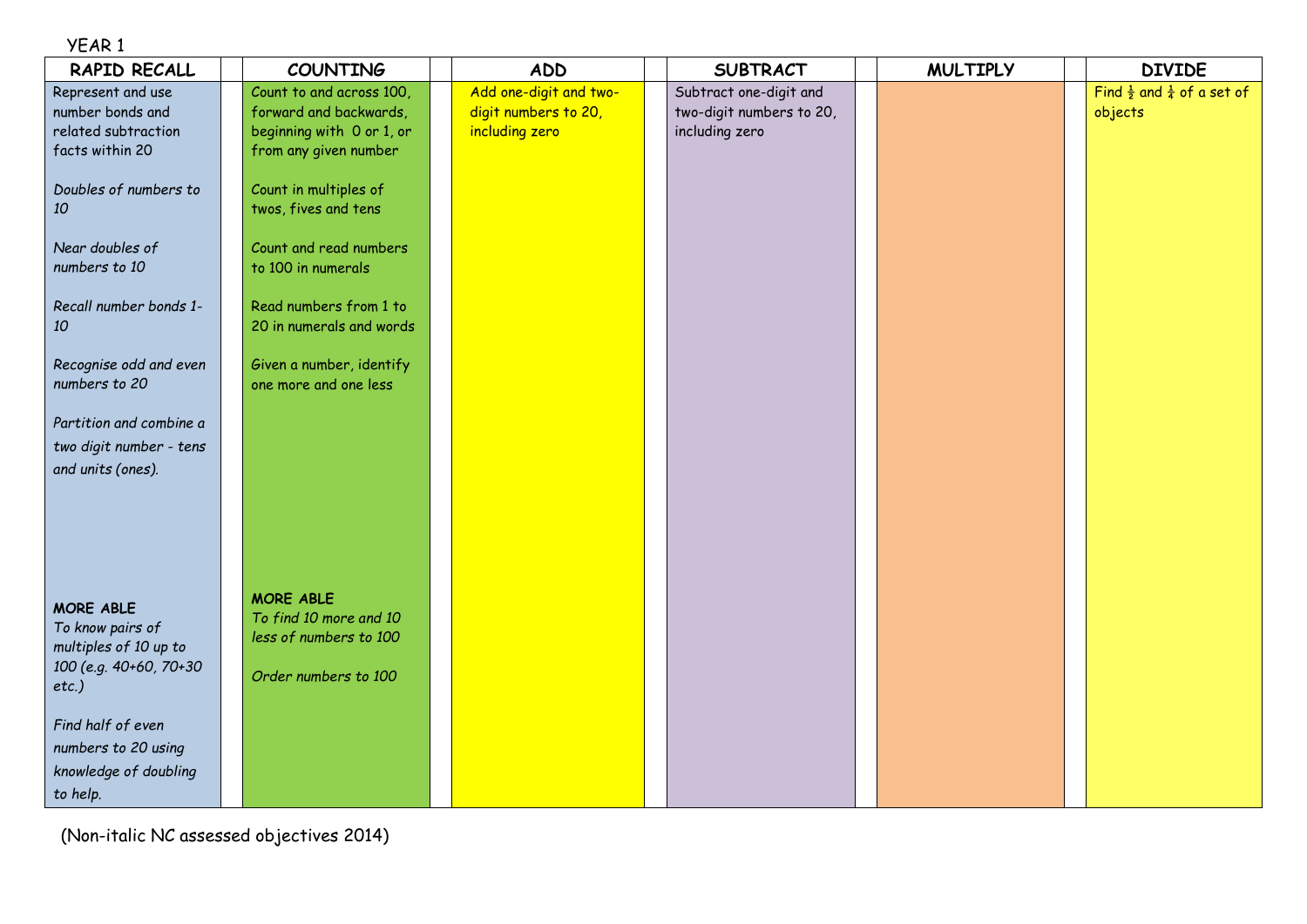| ١R<br>A |  |
|---------|--|
|---------|--|

| RAPID RECALL                                                                                                                                                                                                                                                                                                                                                                                                                                                                                                                                              | <b>COUNTING</b>                                                                                                                                                                                                                                                                                                                                                                                                                                          | <b>ADD</b>                                                                                                                                                                                                                                          | <b>SUBTRACT</b>                                                                                                                                                                                | <b>MULTIPLY</b>                                                                                                                                                                                                                                                                                          | <b>DIVIDE</b>                                                                                                                                                         |
|-----------------------------------------------------------------------------------------------------------------------------------------------------------------------------------------------------------------------------------------------------------------------------------------------------------------------------------------------------------------------------------------------------------------------------------------------------------------------------------------------------------------------------------------------------------|----------------------------------------------------------------------------------------------------------------------------------------------------------------------------------------------------------------------------------------------------------------------------------------------------------------------------------------------------------------------------------------------------------------------------------------------------------|-----------------------------------------------------------------------------------------------------------------------------------------------------------------------------------------------------------------------------------------------------|------------------------------------------------------------------------------------------------------------------------------------------------------------------------------------------------|----------------------------------------------------------------------------------------------------------------------------------------------------------------------------------------------------------------------------------------------------------------------------------------------------------|-----------------------------------------------------------------------------------------------------------------------------------------------------------------------|
| Recall and use addition<br>and subtraction facts to<br>20 fluently<br>Derive and use related<br>facts up to 100<br>eg-Pairs of multiples<br>of 10 eg.<br>$30 + 70 = 100$<br>$60 + ? = 100$<br>Derive all bonds to 100.<br>Doubles of all numbers<br>to 20<br>Doubles of multiples of<br>10 and 5 eq 40+40 or<br>$35 + 35$<br>Half of even numbers<br>to 20<br>Half of multiples of 10<br>eg half of 60= 30,<br>$90 = 45$<br>Odd and even numbers<br>to 100<br>To know what to add to<br>a number to reach the<br>next multiple of 10 (e.g.<br>$32+$ = 40) | Count in steps of 2, 3,<br>and 5 from 0<br>Count in tens from any<br>number, forward or<br>backward<br>Read numbers to at least<br>100 in numerals and in<br>words<br>Compare and order<br>numbers from 0 up to<br>100; use $\left\langle \right\rangle$ and = signs<br>Recognise the place value<br>of each digit in a two-<br>digit number (tens, ones)<br>Count in halves eh $\frac{1}{2}$ , 1, 1<br>$1/2$ , $2, 2\frac{1}{2}$<br>Round to nearest 10 | Add numbers mentally,<br>including:<br>- a two-digit number and<br>ones eq. $27 + 6$<br>- a two-digit number and<br>tens eq $36+20$<br>- two two-digit numbers<br>- adding three one-digit<br>numbers<br>- Add near multiple of 10<br>eq9,19.11,21. | Subtract numbers<br>mentally, including:<br>- a two-digit number and<br>ones eg. 27 - 6<br>- a two-digit number and<br>tens eg 36 - 20<br>- two two-digit numbers<br>(crossing 10s boundaries) | Recall and use<br>multiplication facts for<br>the 2, 5 and 10<br>multiplication tables,<br>including recognising odd<br>and even numbers<br>Show that multiplication<br>of two numbers can be<br>done in any order<br>(commutative)<br>Multiply single digit by<br>x10 and use zero as a<br>place holder | Recall and use division<br>facts for the 2, 5 and<br>10 multiplication tables,<br>including recognising<br>odd and even numbers<br>Divide any multiple of<br>10 by 10 |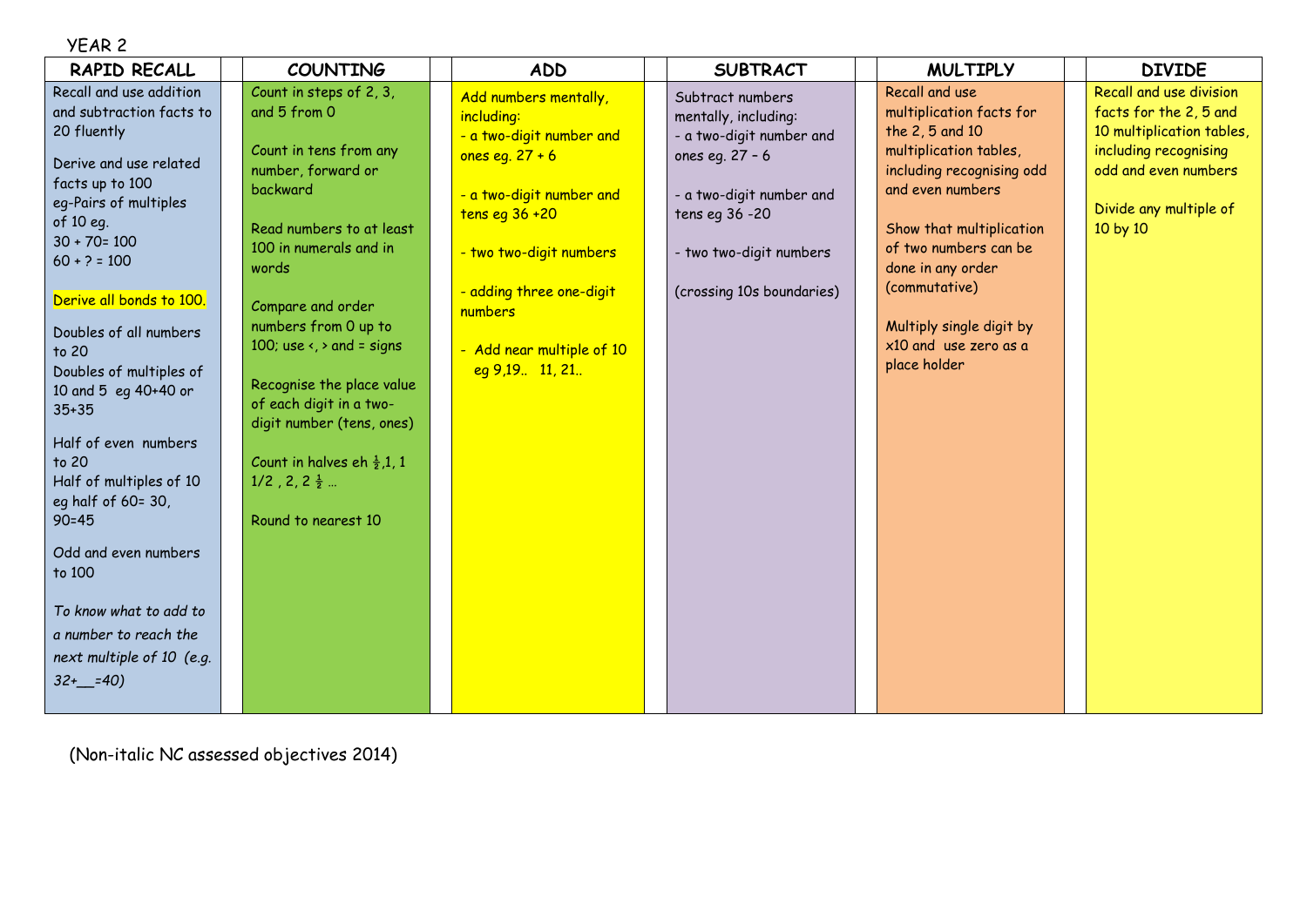| YEAR 3                                                                                                                                            |                                                                                                                                                                                                                                                                                                                                                                                                                                                                                                                                                            |                                                                                                                                                                                            |                                                                                                                                                                                             |                                                                                                                                                                                                                                                                                 |                                                                                                                                                                                                                                                                                                                      |
|---------------------------------------------------------------------------------------------------------------------------------------------------|------------------------------------------------------------------------------------------------------------------------------------------------------------------------------------------------------------------------------------------------------------------------------------------------------------------------------------------------------------------------------------------------------------------------------------------------------------------------------------------------------------------------------------------------------------|--------------------------------------------------------------------------------------------------------------------------------------------------------------------------------------------|---------------------------------------------------------------------------------------------------------------------------------------------------------------------------------------------|---------------------------------------------------------------------------------------------------------------------------------------------------------------------------------------------------------------------------------------------------------------------------------|----------------------------------------------------------------------------------------------------------------------------------------------------------------------------------------------------------------------------------------------------------------------------------------------------------------------|
| RAPID RECALL                                                                                                                                      | <b>COUNTING</b>                                                                                                                                                                                                                                                                                                                                                                                                                                                                                                                                            | <b>ADD</b>                                                                                                                                                                                 | <b>SUBTRACT</b>                                                                                                                                                                             | <b>MULTIPLY</b>                                                                                                                                                                                                                                                                 | <b>DIVIDE</b>                                                                                                                                                                                                                                                                                                        |
| Recall of all bonds to<br>100 (multiples of 5 and<br>10)<br>Double of all numbers to<br>at least 20 and related<br>halves. Eq half of 5 is<br>2.5 | Count from 0 in multiples<br>of 2, 3, 4, 5, 8, 10, 50<br>and 100<br>Read and write numbers<br>to 1000 in numerals and in<br>words<br>Compare and order<br>numbers up to 1000<br>Find 10 or 100 more or<br>less than a given number<br>Recognise the place value<br>of each digit in a three-<br>digit number (hundreds,<br>tens, ones)<br>Round to the nearest 10,<br>100<br>Count up and down in<br>tenths; recognise that<br>tenths arise from dividing<br>an object into 10 equal<br>parts and in dividing one-<br>digit numbers or<br>quantities by 10 | Add numbers mentally,<br>including:<br>- a three-digit number and<br>ones eq $327 + 8$<br>- a three-digit number and<br>$tens 428 + 40$<br>- a three-digit number and<br>hundreds 368 +200 | Subtract numbers<br>mentally, including:<br>- a three-digit number<br>and ones eg 327 - 8<br>- a three-digit number<br>and tens 428 - 40<br>- a three-digit number<br>and hundreds 368 -200 | Recall and use<br>multiplication facts for<br>the 2, 3, 4, 5, 8 and 10<br>multiplication tables<br>Multiple 2 digit numbers<br>numbers by $x10$ and $x100$<br>using zero as a place<br>holder<br>Multiplying a single digit<br>number by a multiple of<br>10 eq $7 \times 30$ ; | <b>Recall and use</b><br>multiplication and<br>division facts for the 2,<br>3, 4, 5, 8 and 10 and 10<br>multiplication tables<br>Divide any multiple of<br>10 by 10 eg 30÷ 10<br>Divide any multiple of<br>100 by 10 or 100 eq<br>2400÷100<br>Give $\frac{1}{2}$ , $\frac{1}{4}$ , 1/5, 1/3 of<br>any 2 digit number |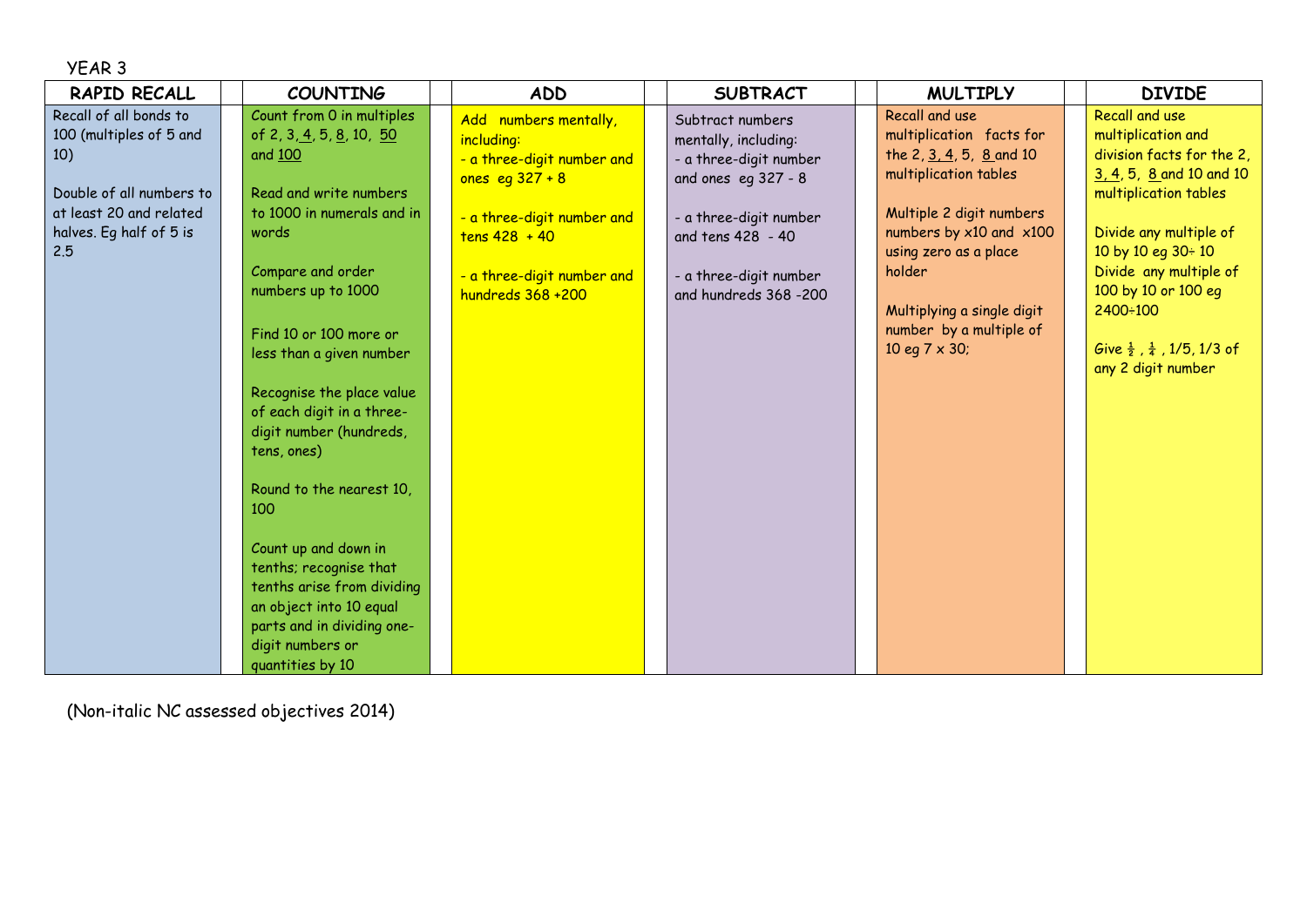## YEAR 4

|                                                                                                                                                            | <b>DIVIDE</b>             |
|------------------------------------------------------------------------------------------------------------------------------------------------------------|---------------------------|
| Count in multiples of 6, 7,<br>Add and subtract<br><b>Recall multiplication facts</b><br>Recall multiplication and<br>Estimate and use inverse             | Recall division facts for |
| 9, 25 and 1000<br>fractions with the same<br>division facts for<br>for multiplication tables<br>operations to check                                        | multiplication tables up  |
| multiplication tables up<br>denominator<br>answers to a calculation<br>up to $12 \times 12$<br>to $12 \times 12$<br>Order and compare numbers              |                           |
| to 12 × 12<br>beyond 1000                                                                                                                                  |                           |
| <b>Estimate and use</b><br><b>Know pairs of fractions</b><br>Use place value, known                                                                        |                           |
| and derived facts to<br>Halve and double all<br>that total 1.<br>Find 1000 more or less than<br>numbers to 100<br>multiply mentally,<br>check answers to a | inverse operations to     |
| a given number<br>calculation<br>including: multiplying by 0                                                                                               |                           |
| Work out what must be<br>and $1$ :<br>Recognise the place value of                                                                                         |                           |
| added to any three digit<br>each digit in a four-digit                                                                                                     | Use place value, known    |
| number (thousands,<br>number to make the next<br>Multiply multiples of 10                                                                                  | and derived facts to      |
| hundreds, tens and ones)<br>divide mentally,<br>by multiples of 10 eg 60<br>multiple of 100 (e.g. 521                                                      |                           |
| $\times 20$<br>$+$ = 600)<br>Round any number to the                                                                                                       | including: dividing by 1; |
| nearest 10, 100 or 1000                                                                                                                                    |                           |
| Find the effect of<br>Multiplying together                                                                                                                 |                           |
| three numbers eg $3 \times 4 \times$<br>Count backwards through                                                                                            | dividing a one- or two-   |
| zero to include negative                                                                                                                                   | digit number by 10 and    |
| numbers<br>100, identifying the                                                                                                                            |                           |
| Recognise and use factor<br>Count up and down in<br>pairs and commutativity<br>the answer as ones,                                                         | value of the digits in    |
| hundredths; recognise that<br>in mental calculations                                                                                                       | tenths and hundredths     |
| hundredths arise when                                                                                                                                      |                           |
| dividing an object by a<br>hundred and dividing tenths                                                                                                     |                           |
| by ten                                                                                                                                                     |                           |
|                                                                                                                                                            |                           |
| Recognise and write decimal                                                                                                                                |                           |
| equivalents to $\frac{1}{4}$ , $\frac{1}{2}$ , $\frac{3}{4}$                                                                                               |                           |
| Recognise and write decimal                                                                                                                                |                           |
| equivalents of any number of                                                                                                                               |                           |
| tenths or hundredths                                                                                                                                       |                           |
|                                                                                                                                                            |                           |
| Round decimals with one<br>decimal place to the nearest                                                                                                    |                           |
| whole number                                                                                                                                               |                           |
|                                                                                                                                                            |                           |
| Compare numbers with the                                                                                                                                   |                           |
| same number of decimal                                                                                                                                     |                           |
| places up to two decimal<br>places                                                                                                                         |                           |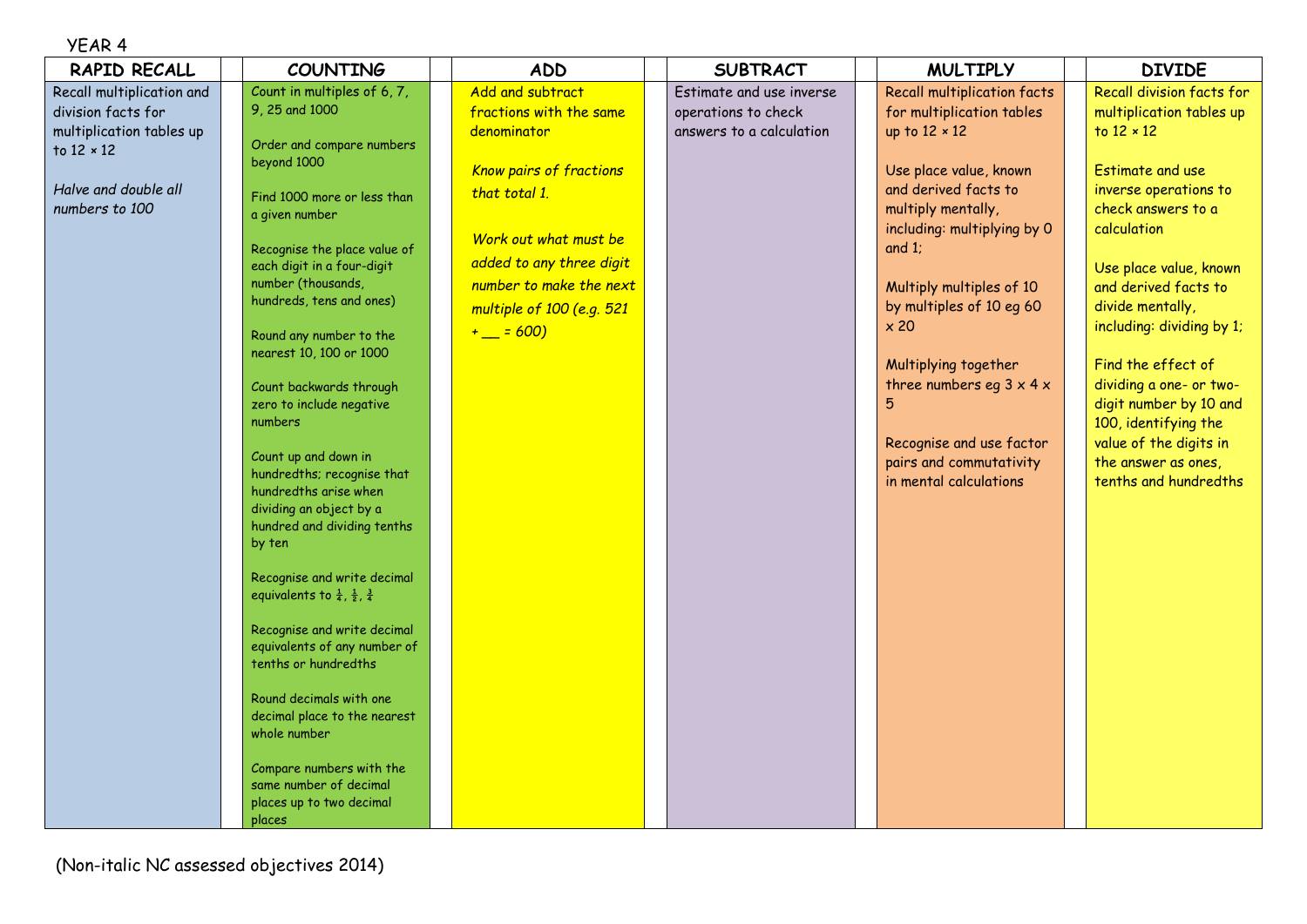## YEAR 5

| RAPID RECALL                                                                                                                                                                                                                                                                                                                                                                            | <b>COUNTING</b>                                                                                                                                                                                                                                                                                                                                                                                                                                                                                                                                                                                                                                                                                                                        | <b>ADD</b>                                                                                                                                                                                                                                                                                                                                                                                                                                                                                 | <b>SUBTRACT</b>                                                                                                                                                                                                                                      | <b>MULTIPLY</b>                                                                                                                           | <b>DIVIDE</b>                                                                                                                            |
|-----------------------------------------------------------------------------------------------------------------------------------------------------------------------------------------------------------------------------------------------------------------------------------------------------------------------------------------------------------------------------------------|----------------------------------------------------------------------------------------------------------------------------------------------------------------------------------------------------------------------------------------------------------------------------------------------------------------------------------------------------------------------------------------------------------------------------------------------------------------------------------------------------------------------------------------------------------------------------------------------------------------------------------------------------------------------------------------------------------------------------------------|--------------------------------------------------------------------------------------------------------------------------------------------------------------------------------------------------------------------------------------------------------------------------------------------------------------------------------------------------------------------------------------------------------------------------------------------------------------------------------------------|------------------------------------------------------------------------------------------------------------------------------------------------------------------------------------------------------------------------------------------------------|-------------------------------------------------------------------------------------------------------------------------------------------|------------------------------------------------------------------------------------------------------------------------------------------|
| Identify multiples and<br>factors, including<br>finding all factor pairs<br>of a number and<br>common factors of two<br>numbers<br>Establish whether a<br>number up to 100 is<br>prime and recall prime<br>numbers up to 19<br>Recall square numbers<br>and cube numbers to 12<br>Double and halve<br>numbers up to 1000<br>To know number bonds<br>to 1000 in multiples of 5<br>or 10. | Count forwards or<br>backwards in steps of<br>powers of 10 for any given<br>number up to 1000000<br>Read, write, order and<br>compare numbers to at least<br>1000000<br>Determine the value of each<br>digit in numbers up to 1 000<br>000<br>Round any number up to<br>1 000 000 to the nearest 10,<br>100, 1000, 10 000 and<br>100 000<br>Interpret negative numbers<br>in context, count forwards<br>and backwards with positive<br>and negative whole numbers,<br>including through zero<br>Read and write decimal<br>numbers as fractions [e.g.:<br>$0.71 = 71/100$ ]<br>Recognise and use<br>thousandths and relate them<br>to tenths, hundredths and<br>decimal equivalents<br>Round decimals with two<br>decimal places to the | Add numbers mentally<br>with increasingly large<br>numbers<br>Add fractions with the<br>same denominator and<br>denominators that are<br>multiples of the same<br>number<br>Know what to add to a<br>decimal with units and<br>tenths to make the next<br>whole number (e.g. $7.2 +$<br>$= 8)$<br>Know what to add to a<br>four digit number to make<br>the next multiple of 1000<br>$(e.g. 4087 +$ _____ = 5000)<br><b>Know sums and</b><br>differences of decimals<br>$(e.g. 6.5 + 2.7)$ | Subtract numbers<br>mentally with increasingly<br>large numbers<br>Subtract fractions with<br>the same denominator and<br>denominators that are<br>multiples of the same<br>number<br>Know sums and<br>differences of decimals<br>$(e.g. 6.5 + 2.7)$ | Multiply numbers mentally<br>drawing upon known facts<br>Multiply whole numbers<br>and those involving<br>decimals by 10, 100 and<br>1000 | Divide numbers mentally<br>drawing upon known<br>facts<br>Divide whole numbers<br>and those involving<br>decimals by 10, 100 and<br>1000 |
|                                                                                                                                                                                                                                                                                                                                                                                         | nearest whole number and to<br>one decimal place<br>Read, write, order and<br>compare numbers with up to<br>three decimal places<br>Use mental rounding to<br>estimate and check answers                                                                                                                                                                                                                                                                                                                                                                                                                                                                                                                                               |                                                                                                                                                                                                                                                                                                                                                                                                                                                                                            |                                                                                                                                                                                                                                                      |                                                                                                                                           |                                                                                                                                          |